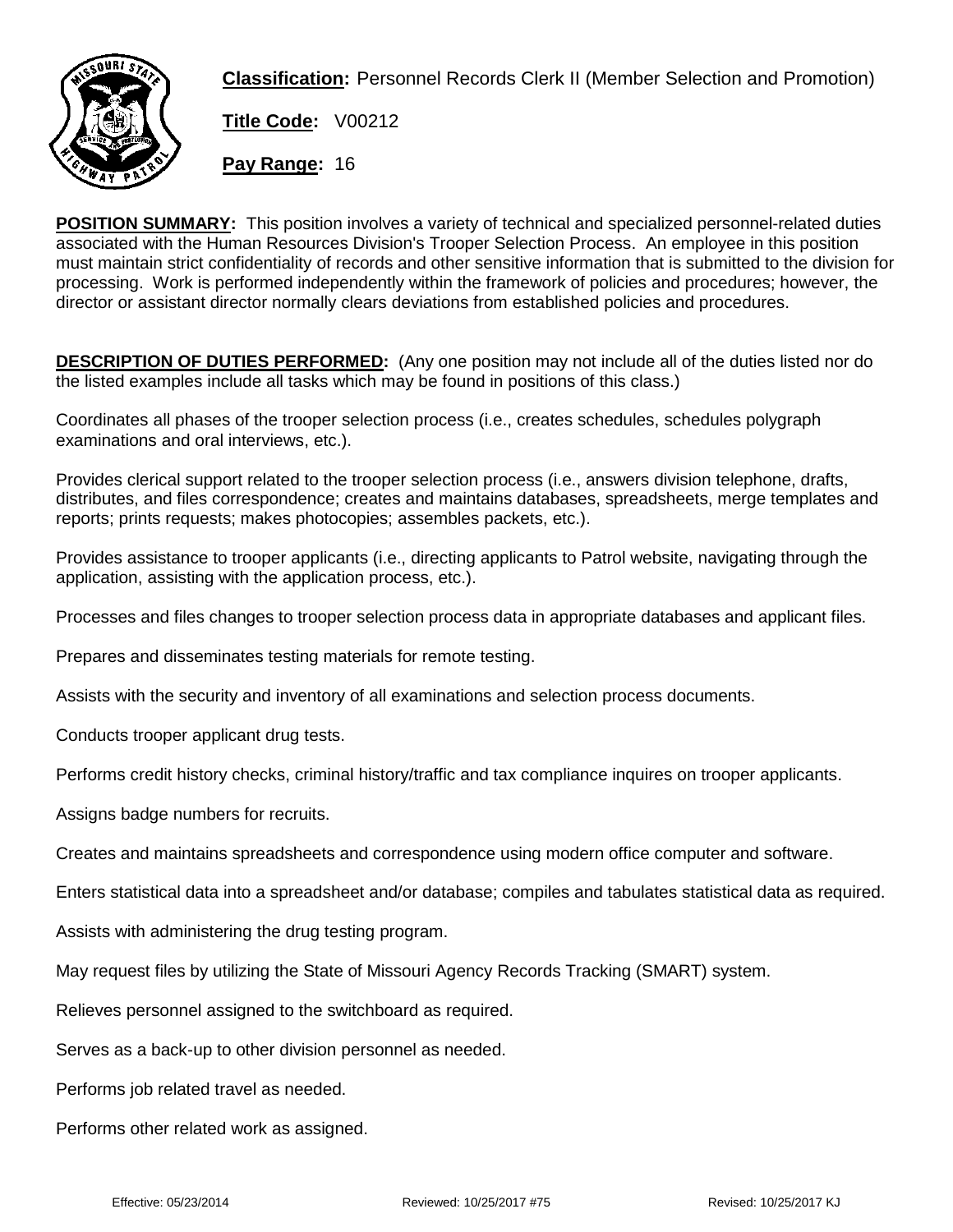**REQUIRED KNOWLEDGE, SKILLS, AND ABILITIES:** Thorough knowledge of business English, spelling, and arithmetic.

Thorough knowledge of modern office practices, procedures, and equipment.

Thorough knowledge of computer applications (i.e. Microsoft Word and Excel).

Ability to maintain personnel records and files (manual and automated).

Ability to maintain organization during all phases of the selection process.

Ability to learn to operate computerized test scoring devices.

Ability to process assignments associated with trooper selection process activities as detailed in the description of duties.

Possess excellent communications skills, to include proper and effective use of grammar, punctuation, and sentence structure.

Ability to work as a team member and positively interact with a variety of people, including administrative staff, employees, applicants, and the public.

Ability to deal with a large amount of work within predetermined deadlines by prioritizing and organizing work.

Ability to enter statistical data into the appropriate database and prepare reports from statistical and/or numerical data.

Ability to learn the Patrol's applicable computer systems and policies.

Ability to type, proofread, and edit correspondence, forms, reports, computer entries, etc.

Ability to accomplish multiple tasks and adhere to multiple deadlines.

Ability to answer the telephone and provide assistance.

Ability to lift up to 50 pounds (i.e., file boxes, equipment, supplies, etc.).

Ability to perform job related travel, as needed.

Ability to operate basic office equipment as detailed in the description of duties.

Ability to handle restricted and confidential information in a professional manner and maintain the information as such.

Ability to communicate in English clearly and concisely, both orally and in writing.

Ability to establish and maintain harmonious working relations with others.

Ability to work with material that may be of a sexual nature relating to criminal activity (e.g., written material, photographs, and/or verbal language, etc.).

Ability to work hours as assigned.